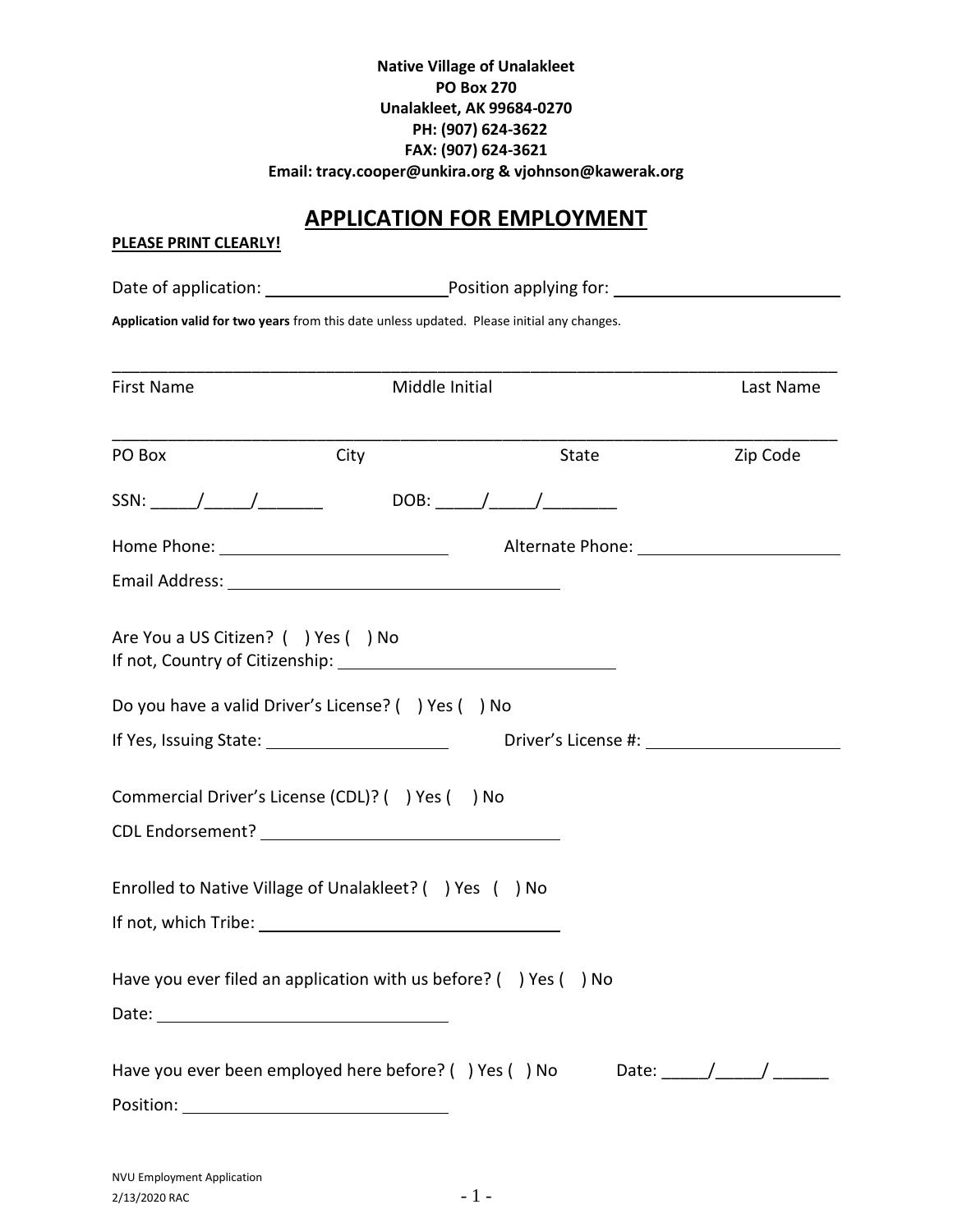| Date Available to Start Work: New York: New York: New York: New York: New York: New York: New York: New York: New York: New York: New York: New York: New York: New York: New York: New York: New York: New York: New York: Ne |
|--------------------------------------------------------------------------------------------------------------------------------------------------------------------------------------------------------------------------------|
| Full-time: Part-time: ______ Shift-work: _____ Temporary: _____                                                                                                                                                                |
|                                                                                                                                                                                                                                |
| Are you willing to travel if the job requires it? $( )$ Yes $( )$ No                                                                                                                                                           |
| Have you been convicted of any crimes? () Yes () No If yes, please explain:                                                                                                                                                    |
|                                                                                                                                                                                                                                |
|                                                                                                                                                                                                                                |
|                                                                                                                                                                                                                                |
| <b>HIGH SCHOOL EDUCATION</b>                                                                                                                                                                                                   |
|                                                                                                                                                                                                                                |
| Please provide name and location of last school attended.                                                                                                                                                                      |

# **COLLEGE/UNIVERSITY**

Please give complete accurate information and attach copy of transcripts and or certificates.

| Name/Address/Location and | Dates Attended | Credits | Graduated?  | Major/Degree/      |
|---------------------------|----------------|---------|-------------|--------------------|
| Phone Number              | Month/Year     | Earned  | Degree/Year | Certificate Earned |
|                           |                |         |             |                    |
|                           |                |         |             |                    |
|                           |                |         |             |                    |
|                           |                |         |             |                    |
|                           |                |         |             |                    |
|                           |                |         |             |                    |
|                           |                |         |             |                    |
|                           |                |         |             |                    |
|                           |                |         |             |                    |
|                           |                |         |             |                    |

#### **VOCATIONAL TRAINING**

Please give complete accurate information and attach copy of transcripts and or certificates.

| Name/Address/Location and<br>Phone Number | Dates Attended<br>Month/Year | Course of Study | Certificate/Credits |
|-------------------------------------------|------------------------------|-----------------|---------------------|
|                                           |                              |                 |                     |
|                                           |                              |                 |                     |
|                                           |                              |                 |                     |
|                                           |                              |                 |                     |
|                                           |                              |                 |                     |
|                                           |                              |                 |                     |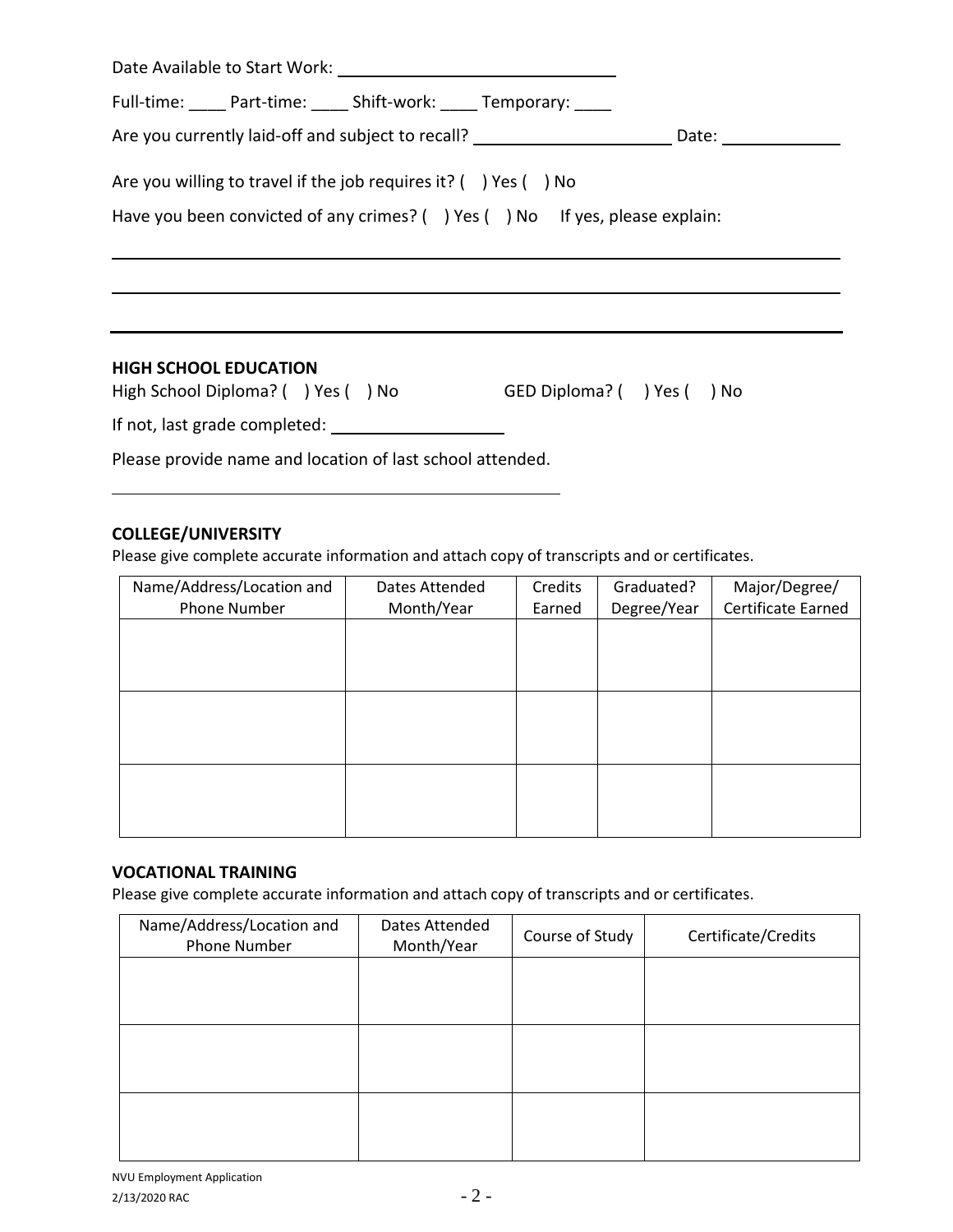|  |  |  |  |  | Please list any other professional licenses or registration: |
|--|--|--|--|--|--------------------------------------------------------------|
|--|--|--|--|--|--------------------------------------------------------------|

| <b>EMPLOYMENT HISTORY</b><br>Start with your recent employer. This information must be complete and accurate. Use another sheet if necessary. |  |
|-----------------------------------------------------------------------------------------------------------------------------------------------|--|
|                                                                                                                                               |  |
|                                                                                                                                               |  |
|                                                                                                                                               |  |
|                                                                                                                                               |  |
|                                                                                                                                               |  |
|                                                                                                                                               |  |
|                                                                                                                                               |  |
|                                                                                                                                               |  |
|                                                                                                                                               |  |
|                                                                                                                                               |  |
|                                                                                                                                               |  |
|                                                                                                                                               |  |
|                                                                                                                                               |  |
|                                                                                                                                               |  |
|                                                                                                                                               |  |
|                                                                                                                                               |  |
|                                                                                                                                               |  |

Summarize special skills and qualifications acquired from employment and other experience: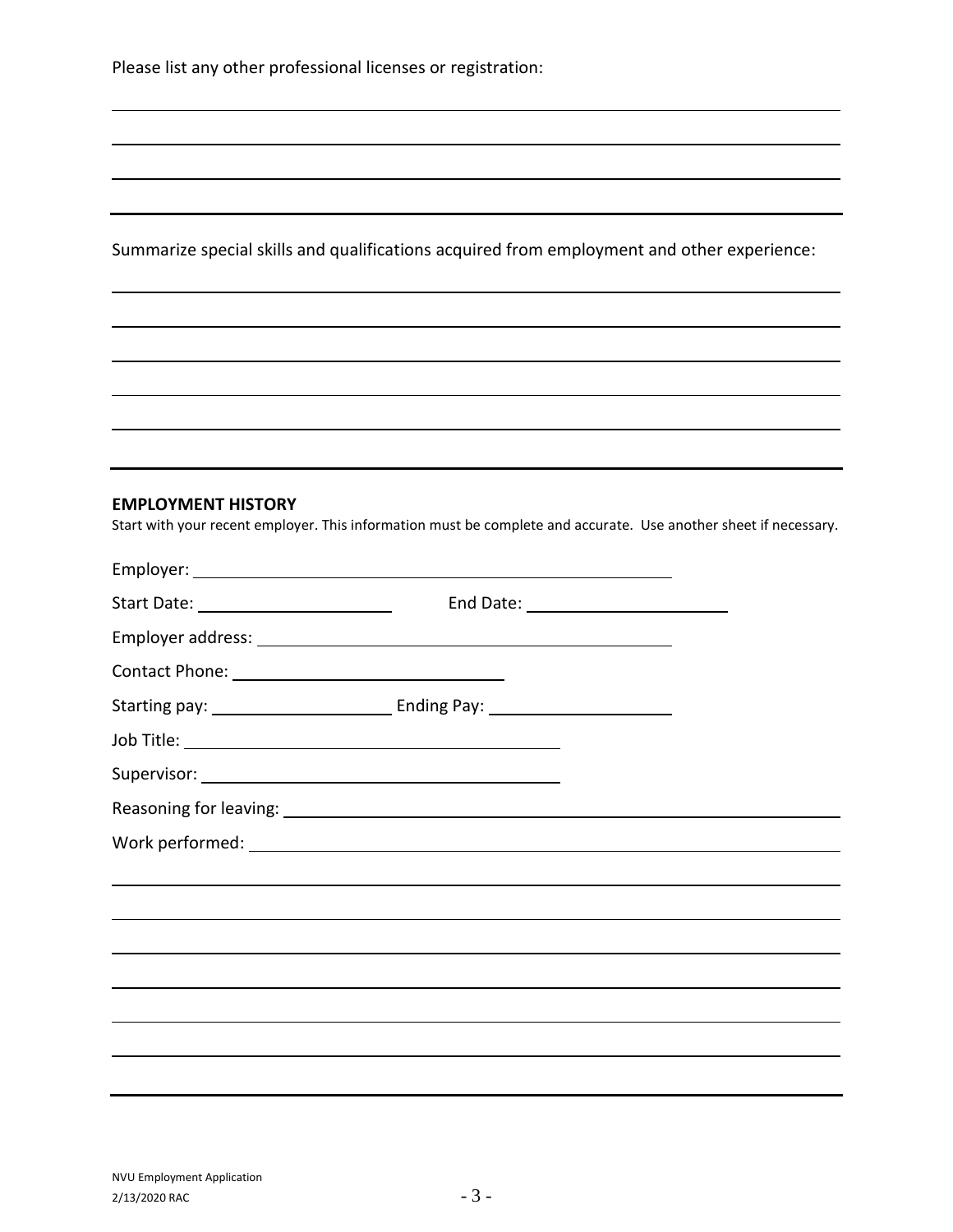| Start Date: <u>www.community.com</u> |  |
|--------------------------------------|--|
|                                      |  |
|                                      |  |
|                                      |  |
|                                      |  |
|                                      |  |
|                                      |  |
|                                      |  |
|                                      |  |
|                                      |  |
|                                      |  |
|                                      |  |
|                                      |  |
|                                      |  |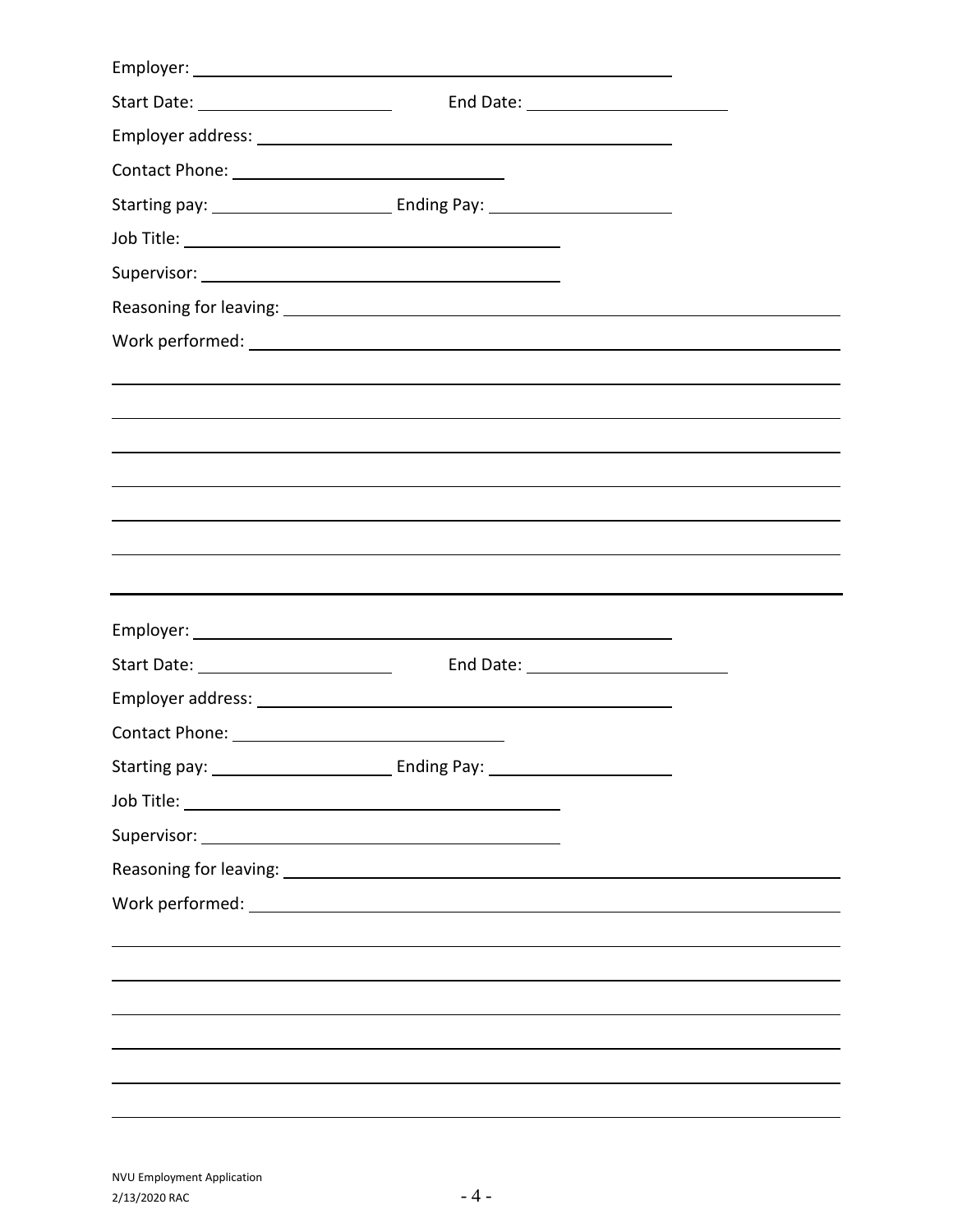### **EMPLOYMENT REFERENCES**

| List three (3) references not related to you:                                                                                                                                                                                 |  |
|-------------------------------------------------------------------------------------------------------------------------------------------------------------------------------------------------------------------------------|--|
|                                                                                                                                                                                                                               |  |
|                                                                                                                                                                                                                               |  |
|                                                                                                                                                                                                                               |  |
| Name: Name and the second contract of the second contract of the second contract of the second contract of the second contract of the second contract of the second contract of the second contract of the second contract of |  |
|                                                                                                                                                                                                                               |  |
|                                                                                                                                                                                                                               |  |
|                                                                                                                                                                                                                               |  |
|                                                                                                                                                                                                                               |  |
|                                                                                                                                                                                                                               |  |
| In case of an emergency during employment, please contact:                                                                                                                                                                    |  |
| Name: Name and the second contract of the second contract of the second contract of the second contract of the second contract of the second contract of the second contract of the second contract of the second contract of |  |
|                                                                                                                                                                                                                               |  |
|                                                                                                                                                                                                                               |  |